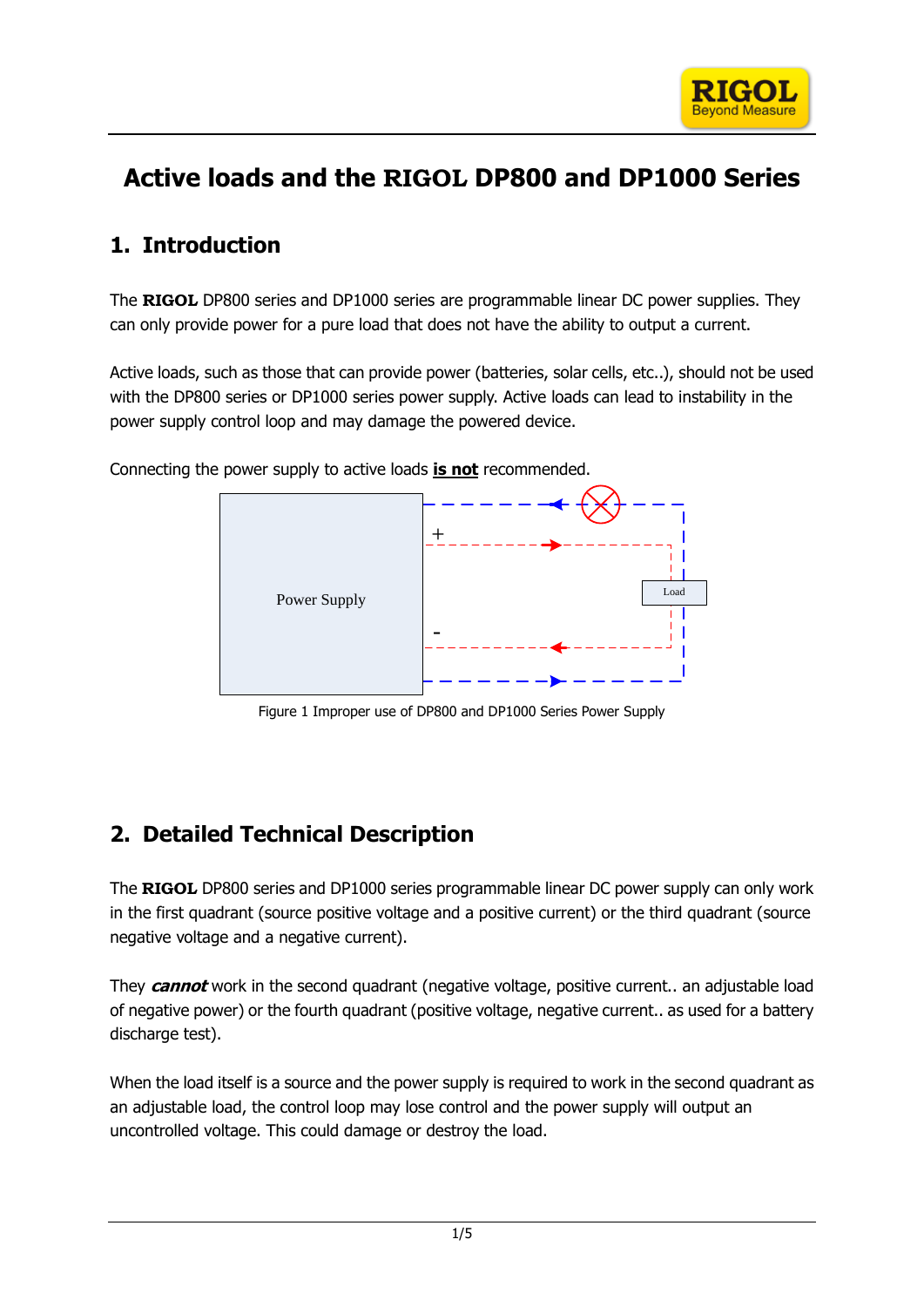

When the power supply works in the fourth quadrant (e.g., used in a battery discharge test), the control loop is also unstable and will quickly drain the battery. This can result in dangerous conditions, including damage to the battery, power supply, and a very high risk of fire and explosion.

### **2.1.Power Quadrants in more detail**

The Cartesian coordinate system is a common representation of power supply output capabilities. The horizontal axis represents voltage, and the vertical axis represents current. The distributions of the four quadrants of the power supply as shown in [Figure](#page-1-0) 2.

**The first quadrant:** the power supply provides a positive voltage and a positive current (the direction of the current flows from the power supply to the load).

**The second quadrant:** the power supply provides a negative voltage and a positive current (the direction of the current flows from the power supply to the load).

**The third quadrant:** the power supply provides a negative voltage and negative current (the direction of the current flows from the load to the power supply).

**The fourth quadrant:** the power supply provides a positive voltage and a negative current (the direction of the current flows from the load to the power supply).



<span id="page-1-0"></span>Figure 2 Distributions of Power Quadrants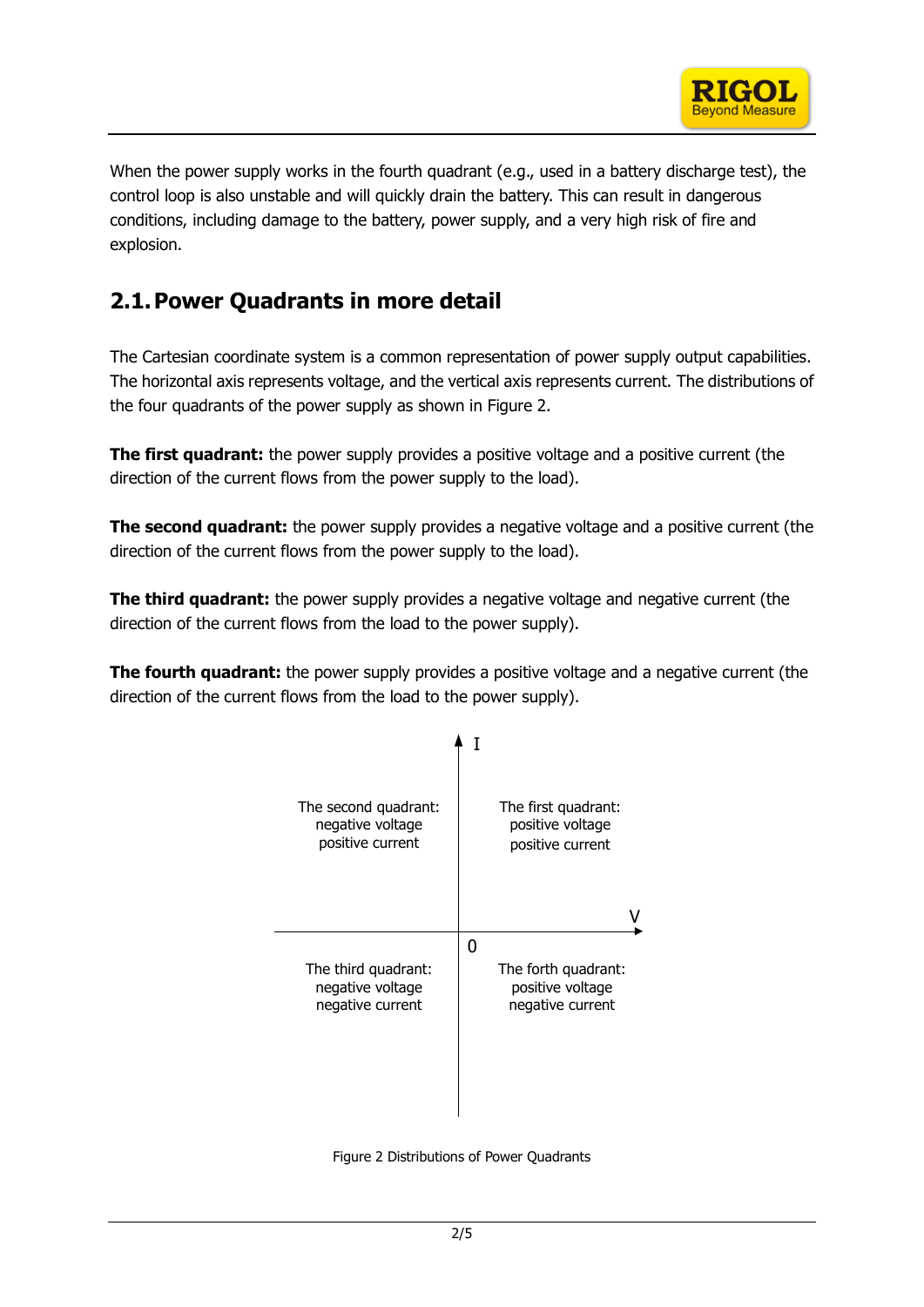

# **2.2.Principle of DP800 and DP1000**

Here is a block diagram of DP800 and DP1000 series:



Figure 3 Block Diagram of DP800 and DP1000

If a current is forced into the supply (I.E. sinking the current), it will directly affect the working status of the MOS transistor and result in instability within the control loop of the power supply as shown in [Figure 4.](#page-2-0)



Figure 4 Current Anti-irrigation Diagram

<span id="page-2-0"></span>In addition, the DP800 and DP1000 series power supply outputs do not have an output relay. When a specific output channel is disabled (power off) the output voltage is set to 0V and is regulated by the control loop.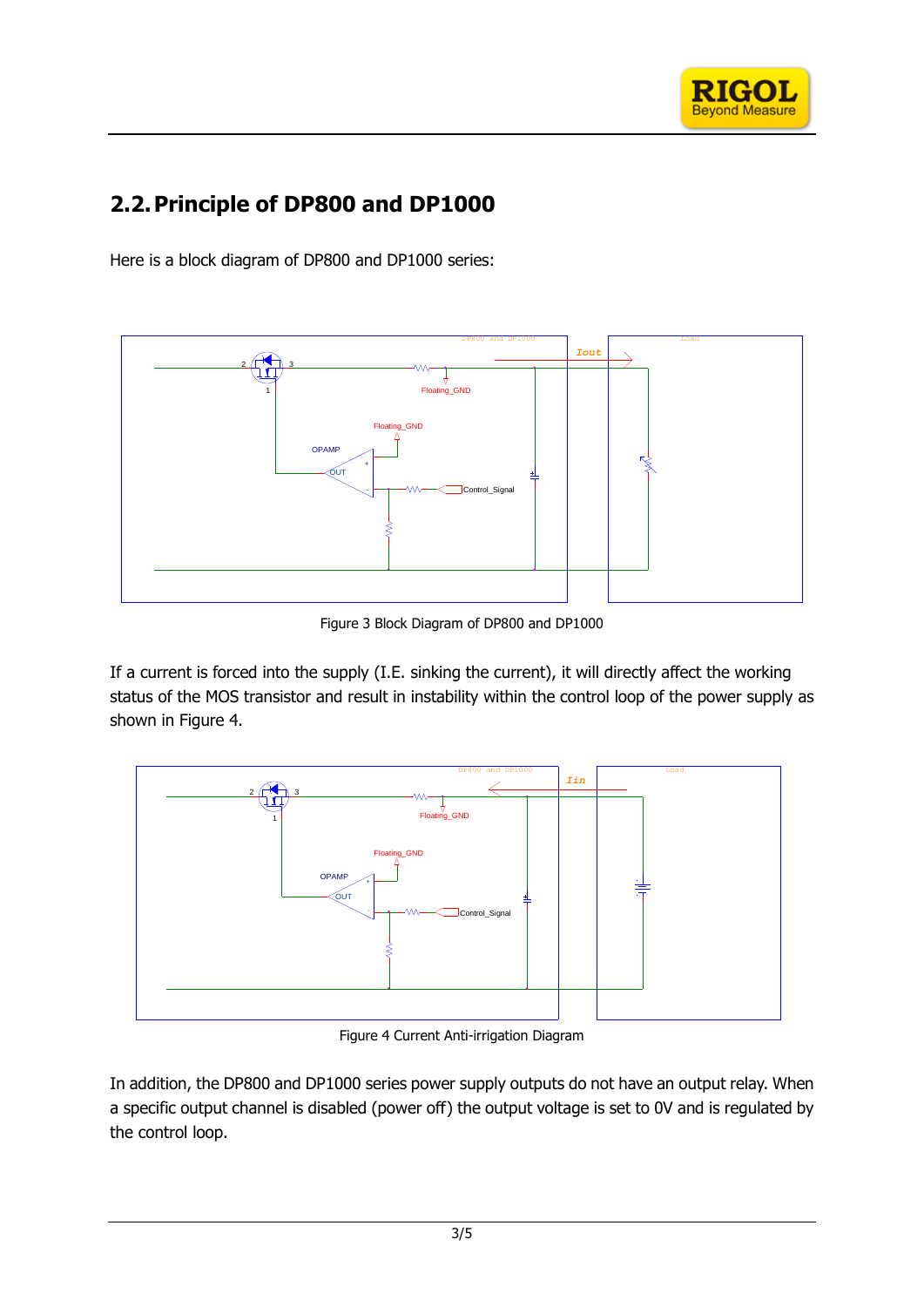

For charging batteries with the DP800 and DP1000 series power supplies, we recommend using constant current mode and implement the circuit shown in Figure 5. The external diode can prevent the flow of current into the supply and prevent damage.



Figure 5 Application Program of Battery Charge Test